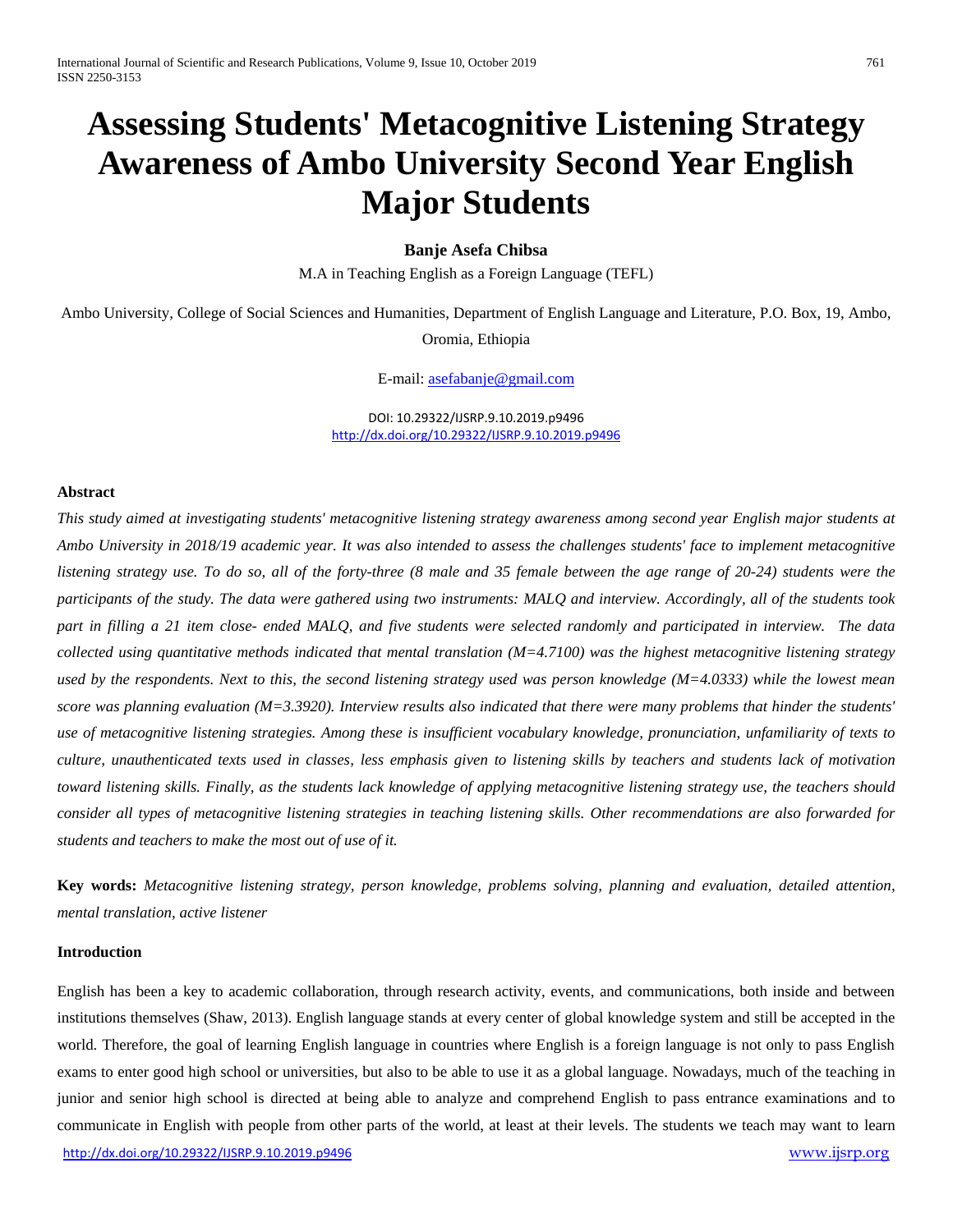English to communicate with others, interested in living abroad, doing international business, working as translators, and working in the tourist industry. Therefore, gaining different strategies of learning English is paramount, which in turn, help them develop English throughout their lifetimes, and pass international tests like TOEFL to compute with international students (Gebhard, 2011).

For EFL learners, mastering listening skill is the first step towards fully acquiring a foreign language (Liu, 2009, Berne, 2004). The skill of listening plays a significant role in foreign language learning and in their daily communication, too. If speaking is silver, then listening is gold (Turkish Proverb). However, listening skill has historically received only minimal treatment in the teaching of English as a Second or Foreign Language or even a marginalized language; nevertheless, it remains one of the most important skills in language learning (Berne, 1998; Clement, 2007; Oxford, 1994). Listening is the most important among the language skills since people spend 60% of their time listening (Rubin, 1994). Gilakjani and Ahmad (2011) found that listening activities take 40-50%, speaking, 25-30%, reading 11-16% and writing, about 9% of the total time spent in our daily communication.

Foreign language learners need listening as a receptive skill more than as a speaking skill (Dimassi, 2017). It is a base of formal education and foreign language acquisition and acquisition of listening skills demands greater emphasis. It is considered more difficult for the L2 learners when we compare to reading skill because foreign language learners face various problems like accent of the speaker, and the cultural context (Vandergrift, 2003). However, according to Janusik (2003), listening is skill that students have the least amount of instruction. Listening now constitutes a core component of language proficiency tests; it is an essential skill for university entrance exams (Richards, 2008). In addition to this, previous researches show that language teaching and learning starts with listening comprehension (Dimassi, 2017). However, in spite of the importance of developing listening comprehension abilities, L2 learners are rarely taught how to listen effectively (Berne, 2004; Vandergrift, 2007).

However, instead of spending long time on learning English and the importance of listening skills in education; later after school in career development and comprehension in this competitive age in the era of globalization, Ethiopian university students fail to listen simple materials. In spite of listening skills importance in EFL learning, the classroom instruction of listening comprehension has long been somewhat neglected and poorly taught aspects of English in many EFL programs (Mendelson, 1994). Graham (2006) investigated the lack of foreign students' language learning in England found that high school learners experienced the greatest difficulty, and the skill they felt most difficult to improve in listening. Graham also points out that the learners perceived listening as difficult because it required rapid process. EFL listeners have serious problems in understanding listening because they and their teachers pay more attention to grammar, reading, and vocabulary teaching. In addition, speaking and listening skills are not parts of curriculum and the EFL teachers seem pay little attention to these two skills when designing classroom lesson (Hamouda, 2013). It is also evident that students who attend universities in Ethiopia also face the same challenges, which is not unique from that of research findings.

Research indicated that the development of learners' communicative competence and language proficiency is associated with the use of language learning strategies (Oxford, 2002). Earlier researches on listening strategies covered the difference between proficient listeners and less-skilled listeners strategies use. Most of them have centered on learners' listening prior knowledge, skilled listeners listening strategies use (An & Shi, 2013). Other two studies, (Cohen, 2000), have concentrated on the listening strategies learners used while taking a listening test. An and Shi (2013) argue that there are still great needs to investigate and clarify the roles of metacognitive listening strategy use and what may affect the effectiveness of listening strategies and listening strategies awareness. As far as researcher's knowledge is concerned, despite all the benefits of the metacognitive strategy awareness, studies in EFL in Ethiopian context have not yet considered listening strategy awareness. Based on the available local and international literatures, it is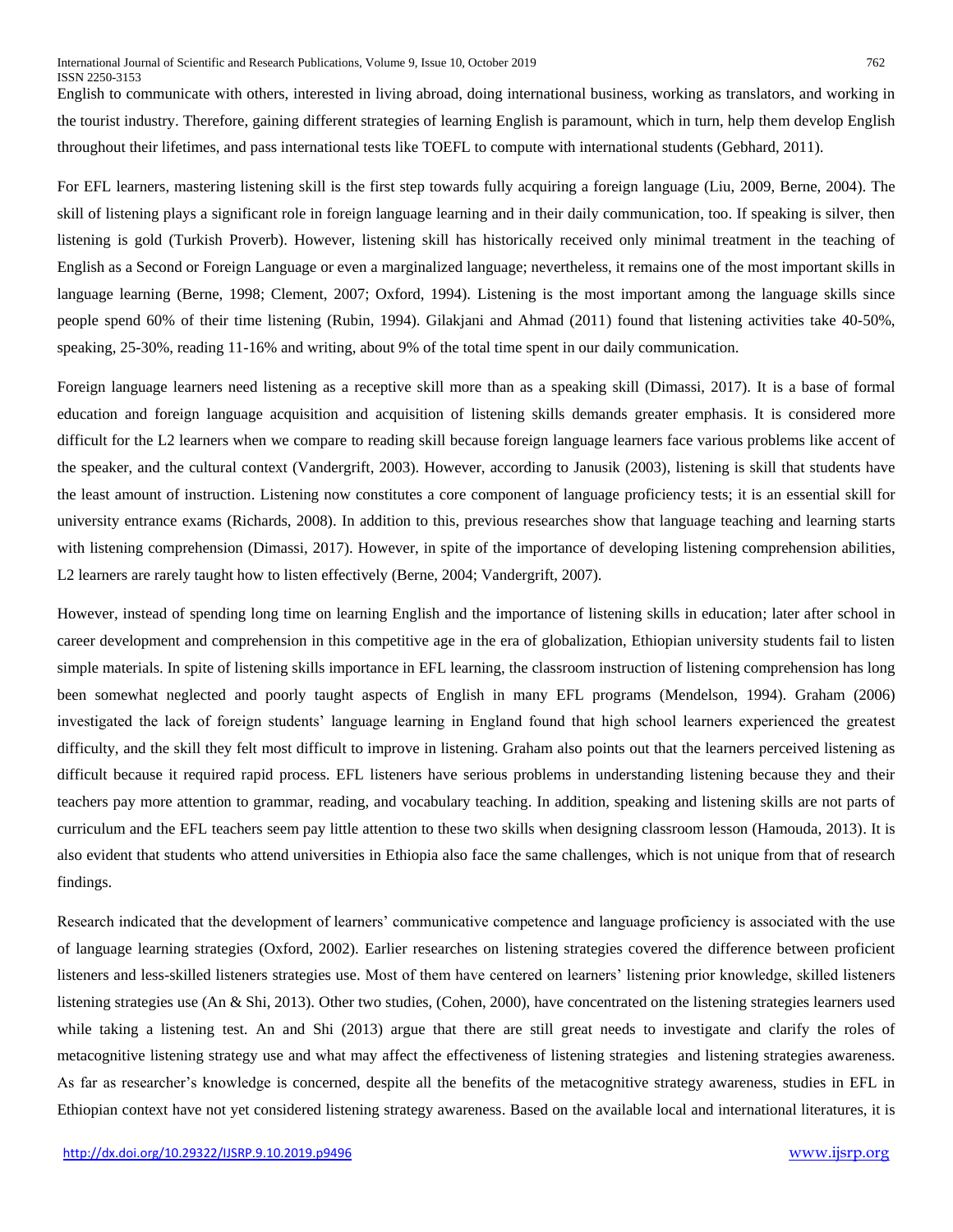evident that EFL learners suffer from weaknesses in listening comprehension performance (Mehrpour & Rahimi, 2010). The problems of listening comprehension is more alarming in developing countries where English language is taught as ESL or EFL, classrooms are overcrowded, teachers have the responsibility of covering content in an academic year, teaching is content based, and teachers use listening only for listening their lectures and instruction. Scholars strongly agree that these problems are associated with classroom teaching, where the primary focus is on learning the grammatical rules and structure rather than the listening skills practices (An & Shi, 2013).

There are also some local studies available in the listening skills area in Ethiopian context. To mention few, Dugasa and Ebba (2015) analyzed grade 9 English textbook and found that three stages of listening were not properly addressed in the materials evaluated, with the exclusion of the pre-listening activities in the majority of the listening lessons and the post-listening stage was missing in the majority of cases. Additionally, the input sources and the text types were not proportionally treated in the evaluated Textbook and the activities are comprehension exercises dominated, giving little attention to the other listening sub- skills. In addition, Taye (2008) also found that the teachers who teach grade 7 do not prepare supplementary materials to practice listening skills in the classroom. Biranu (1993) and Mulugeta (1997) also found that the students lack awareness of listening strategies. Edaso, Solomon & Thuo (2018) identified that the teaching of listening skills was mostly poorly done and that the listening material used was not suitable and did not fit to the interest of the majority of students. Similarly, Edaso (2016) found that the use of bottom-up and top-down strategies were found to be used inadequately in the teaching of EFL listening skills. The teaching methods and strategies used, as well as activities provided during each listening phase were found to be generally poor. Among these studies, there are no researches concerning the students' use of metacognitive listening strategies conducted at university level. From the experience of teaching English as a foreign language, researcher feels that metacognitive listening strategies are not embedded in listening courses or curricula, and language art teachers do not seem to pay attention to methagognitive strategies while designing their lessons in Ethiopian contexts. In similar way, In Jordanian high schools, metacognitive listening strategies are not entrenched in listening courses, and language teachers do not to pay attention to metacognitive strategies while designing their lessons. From his observation and experience of teaching high school and universities, the researcher has noticed that most of the Ethiopian university students have serious deficiencies in listening comprehension and have negative attitude toward the skills. This is especially boldly evident when the students listen classroom instruction and lectures in general and when they take listening course at university level, in particular. They are unable to understand natural speaking at normal speed which supports the result of recent studies like Hamouda, 2013. In the same token,Goh (2000) found that one of the problem of listening comprehensions is lack of positive perception to listening skills. However, very few studies have addressed EFL listeners' metacognitive listening strategy awareness internationally or locally. And, little empirical research has been done to develop learners' challenges of metacognitive listening strategy use in our context. Therefore, the purpose of current study is to assess students' metacognitive listening strategy awareness and the challenges they face while students listen to certain texts in Listening and Communicative courses' classrooms at Ambo University.

# **Objectives of the Study**

The main objective of the study was to investigate the students' metacognitive listening strategy awareness and challenges of listening strategy use. Specifically, this study assessed the level of students' metacognitive listening strategies awareness using. It is also intended to identify the challenges the students faced when they use these strategies.

# **Review of Related Literature**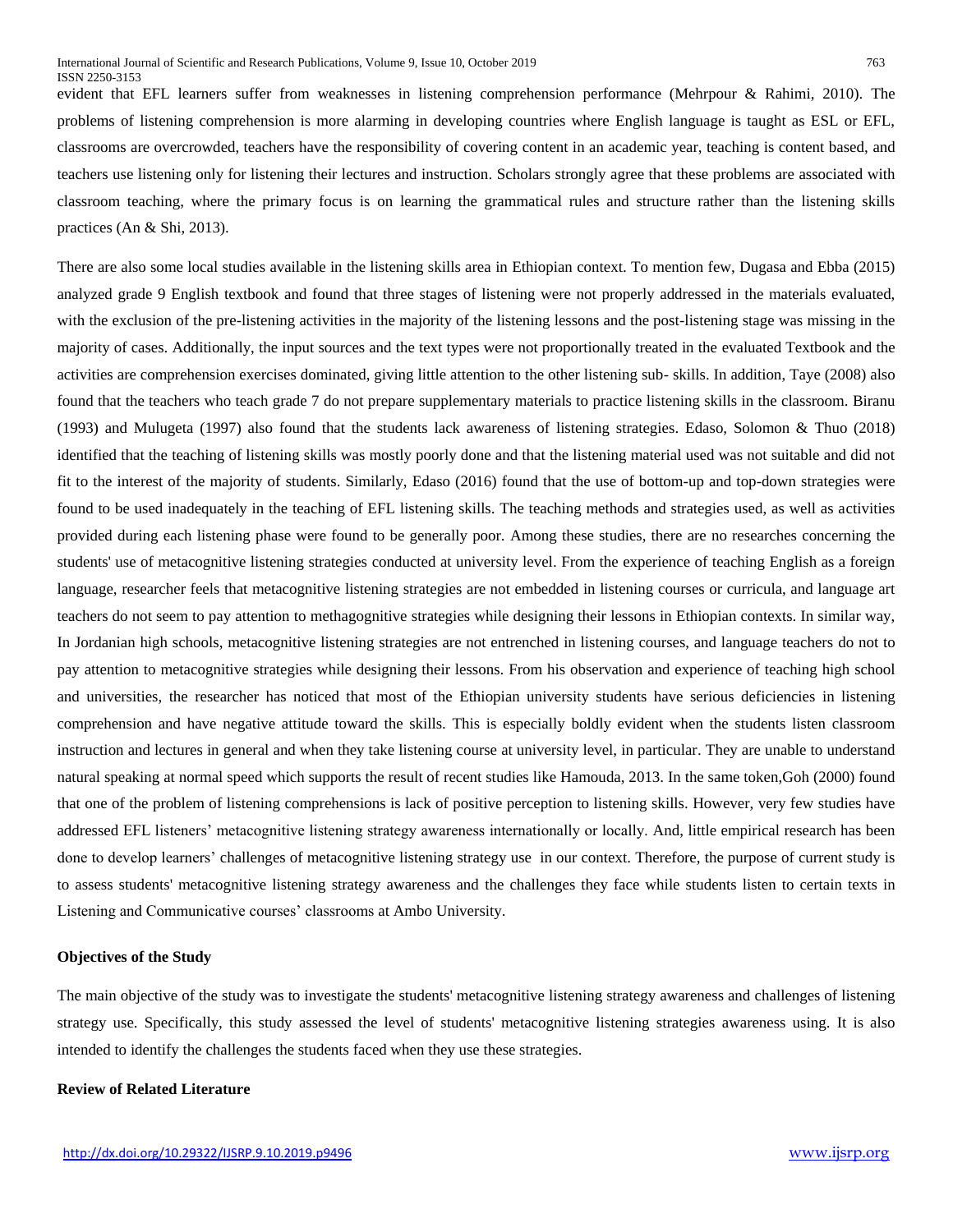Listening is the process of identifying and understanding words, translating those words to the first language, and responding back to the speaker in the second language (Hasan, 2000; Wilson, 2003). Listening skills is a process of hearing and making meaning from what is heard (Purdy, 1997).

Listening is also ability to understand nonverbal communication. According to Rost (2002), background knowledge is important in interpreting what the listeners' heard. Through listening, we understand the world and create successful interaction. More than fifty percent of the time of students' classroom English learning spends on listening. This is why Jafari and Hashim (2015) argue listening is a channel of comprehensive input. To be more effective in listening, listening strategies are very important for EFL students (Robin & Gou, 2006). These strategies can be metacognitive, cognitive, or socio-affective strategies. Listening comprehension strategy has become one of the most important topics in second language acquisition and learning research over the past 25 years. For instance, researches (O'Malley & Chamot, 1990; Oxford, 1990; Vandergrift, 1997, 2003 and others) have examined a wide variety of issues related to L2 listening strategies. Most discussions have depended on good and poor listeners and listening strategy training.

## **Theoretical Framework**

The theoretical framework for this study is based on Anderson's (1996, 2005) cognitive theory. Cognitive theory hypothesizes the view that the pupil is actively engaged in the learning process (Carrier, 2003). According to this theory, listening strategies instruction should include what the students know about the strategies (declarative knowledge), what they know and apply in listening practice (procedural knowledge) (O'Malley & Chamot, 1990). Whether learning listening strategies involves both declarative and procedural knowledge, active listening requires metacognition, or thinking about your own thinking.

# **Definition of Strategies and Listening Strategies**

Bidabadi and Yamat (2013) defined a strategy as a learner's comprehensive approach to a task, which includes how a learner thinks and performs when planning and evaluating her/ his study behavior. It consists of rules and guidelines associated with choosing/selecting the best strategies and making decisions about their use. Cognitive theory is important theory which argues learners learn by themselves and utilize information (O'Malley & Chamot, 1990). This theory helps listeners to monitor listening texts and Listeners use cognitive strategies to help them monitor learning materials and use certain techniques when listening texts. Metacognitive listening strategy helps listeners to plan, monitor, and evaluate listening tasks, which in turn assists listeners to control their listening comprehension based on their listening goals. Most of recent studies focused on metacognitive listening strategies (e.g. Mendelsohn, 1998; Vandergrift, 2004) because it is important to regulate and direct the language learning process (Macaro 2001; Peterson 2001; Bidabadi & Yamat, 2013). Studies like Vandergrift (2005); Kassaian and Ghadiri (2011), Vandergrift (2004), Goh (2008) and Selamat and Sidhu (2011) considered the teaching of listening strategy should be depend on cognitive psychology and linguistics. Cognitive listening strategy claims that strategic listeners know the listening strategies they use depending on their goals of listening tasks. In addition to this, strategic listeners are aware of the metacognitive listening strategies that enable them to plan, monitor, and self-evaluate their listening comprehension (Vandergrift, 1997).

# **Metacognitive Listening Strategy Awareness**

Metacognitive listening strategy requires high-order thinking skills (O'Malley & Chamot, 1990). Metacognitive strategies awareness is defined as "planning and consciously executing appropriate actions to achieve a particular goal" (Sheorey & Mokhtari, 2001, p. 432). Vandergrift et al. (2006) also suggested that this strategy concerned with how listeners aware and regulate their process of listening comprehension. The effective use of metacognitive listening strategies plays a large role in successful listening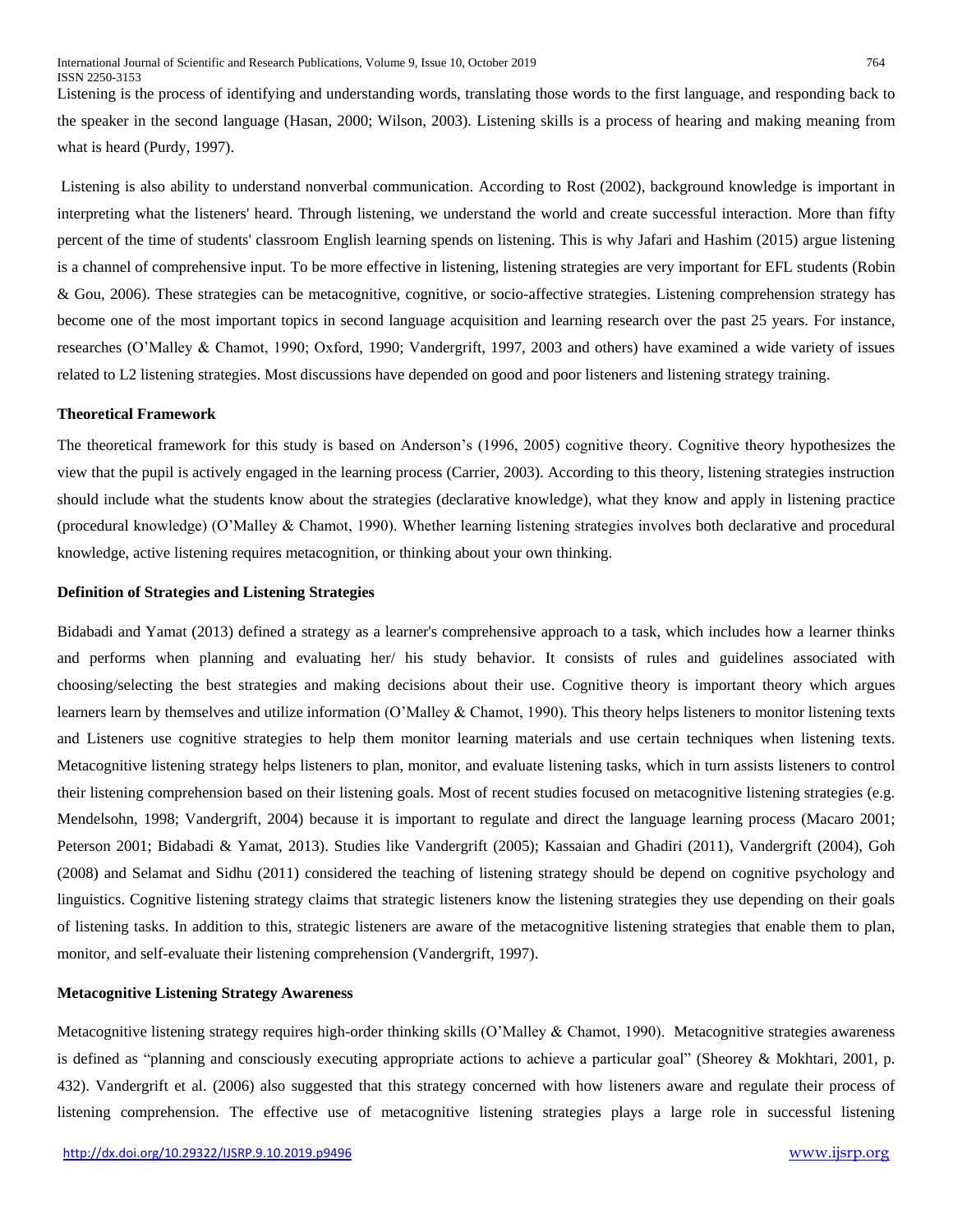comprehension (Vandergrift, 2003). It also helps students to increase their self-regulation and autonomy in listening (Vandergrift, 2002). In his research, Vandergrift (2005) argues that it has a significant relation with students' motivation for foreign language learning and listening self-efficacy (Vandergrift, 2005).

International researches have tried to sketch out the character of successful listeners and kinds of listening strategies these learners use in specific listening tasks (e.g. Birjandi et al., 2006). In addition to this, Oxford (2002) suggests that the development of learners' communicative competence and language proficiency is associated with the strategies they use. Other studies (e.g. Al-Shaboul et al., 2010) draw attention that EFL learners may favor some strategies over others. Study on Hong Kong learners' strategy use showed that those strategies support compensatory and metacognitive strategies over other listening strategies. An increase in listening strategies awareness will assist this goal. Scientific studies confirmed the need for training in metacognitive listening strategies instruction increases the students' listening comprehension and strategies awareness (Vandgrief, 2006). Metacognitive listening strategies are five types of strategies: problem solving, planning and evaluation, mental translation, person knowledge, and directed attention (Vandergrift et al., 2006), strategies which this study focuses on. The five components of metacognitive listening strategies are mentioned below:

*Problem-Solving Strategies:* According to Vandergrift et al. (2006), problem solving are a group techniques (strategies) learners use when they do not understand listening tasks. To assist learners in solving comprehension problems, they should be encouraged to activate appropriate strategies, make inferences about sections of the passage they are unsure of, or ask for clarification (Vandergrift & Goh, 2012). It is often difficult for instructors and textbook writers to anticipate the sources of comprehension problems that students may have because problem solving will be required only when there are parts of the passage learners do not understand.

*Planning and Evaluation Strategies:* Planning and evaluation strategies are those strategies that listeners use to get ready themselves to listen and to assess the outcome of their listening efforts (Richards, 1990). Planning determines one's own listening goals, previewing main ideas, rehearsing language needed for the task, identifying important parts of input to attend to, and seeking appropriate opportunities for listening practicing (Vandergrift, 2003). However, evaluation strategy means judging the success of own comprehension after a listening task, planning for developing own listening ability, determining the overall acceptability of one's understanding and interpretation of the message/information, checking the appropriateness and accuracy of one's understanding against old and new information, assessing the effectiveness of strategies for learning and practice, assessing the effectiveness of one's overall plan to improve listening and assessing the appropriateness of learning goals set (Vandergrift, 2003). Listeners should be encouraged to "reflect on difficulties encountered, what went wrong, and why," "confirm comprehension with a transcription of parts or all of the text," or "reflect on the success of problem-solving efforts" (Vandergrift & Goh, 2012, p. 107).

*Mental translations Strategies:* Mental translations are those types of strategies that listeners must avoid if they want to become skilled listeners (Vandergrift, 2003).

*Person knowledge strategies:* Person knowledge strategies include learners' perceptions and attitudes toward difficulty listening tasks and their self-efficacy about L2 listening (Sparks & Ganschow, 2001). Person knowledge examines personal beliefs about selfefficacy and self-concepts with regard to listening in a second language (Vandergrift, 2004).

*Directed attention strategies:* Directed attention represents strategies that listeners use to concentrate and stay on listening task (Rost, 2002).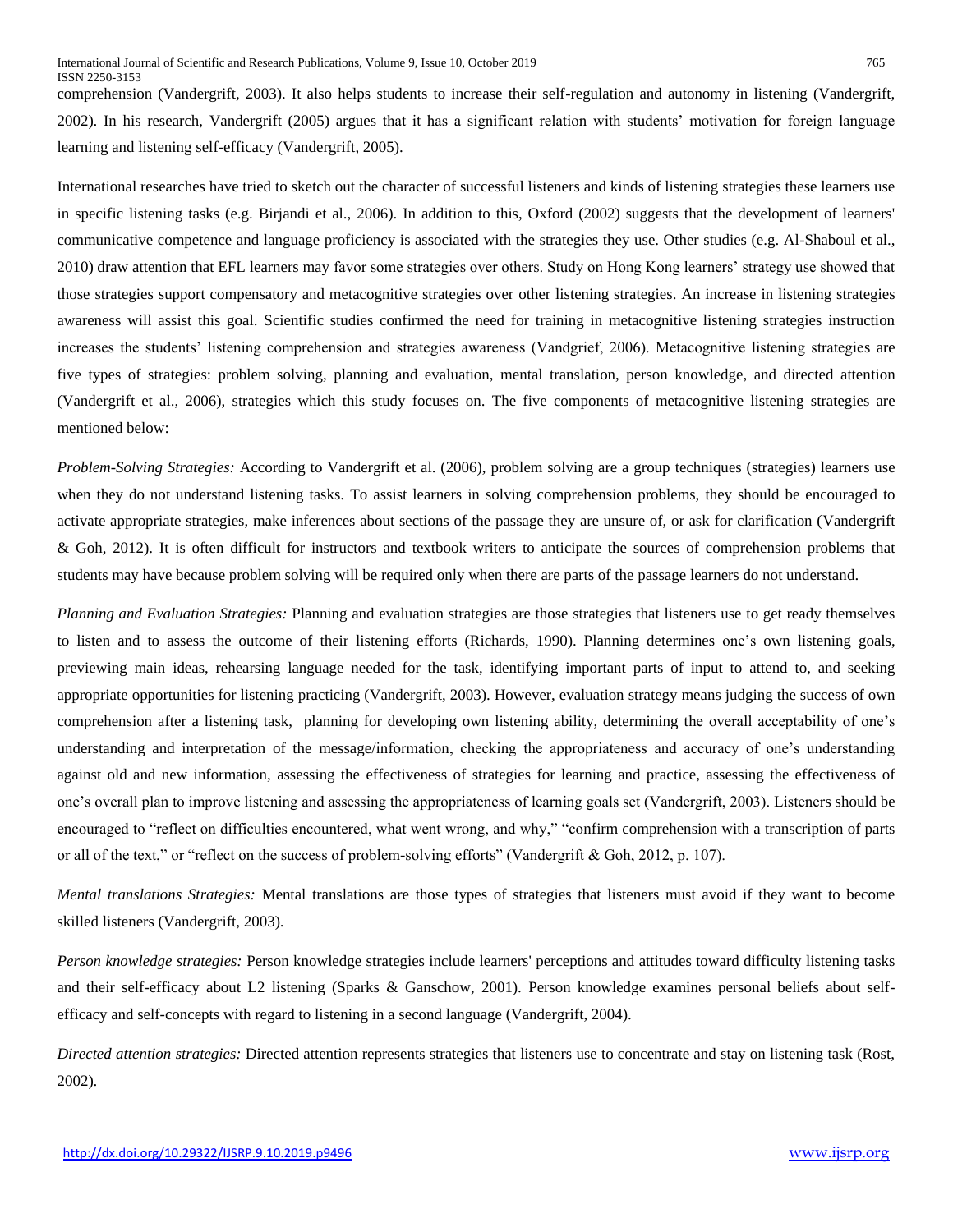Metacognitive strategies include the ability to regulate thinking processes (Goh, 2008). They are individuals' awareness of thinking and learning i.e. what the learners are thinking, how they are thinking in relation to a learning task and for what reason they are thinking in a particular way. Learners who use their metacognitive abilities appeared to be more fast and strategic in learning since their quality and speed of their cognitive engagement (Wenden, 1998). Selamat and Sidhu (2011) added that their tactics and strategies matched the learning task and adjustments are made to reflect changing situations, and perceive themselves as continual learners and can successfully cope with new circumstances.

Majority of the previously done studies were about the different between strategy use of less skilled listeners and more efficient listeners. The more proficient listeners use several listening strategies. Efficient listeners use higher-order thinking listening strategies (e.g. top-down and metacognitive strategies), while less proficient listeners use cognitive and memory strategies most frequently and social strategies least frequently (Graham et al., 2008). They did not use top-down strategies but utilized bottom-up strategies (Shang, 2008). Vandergrift's (1993) study informed that both proficient and less-proficient learners used cognitive strategies. When proficient listeners are compared, less-skilled listeners used metacognitive strategies more frequently. Vandergrift (1997) reported the same that proficient learners reported using more metacognitive strategies than less-proficient listeners did. He also found that proficient listeners differed significantly in their use of cognitive strategies while less-proficient listeners utilized more surface-processing strategies including translation and transfer. However, skilled listeners used deeper processing like comprehension monitoring and problem identification. In his study of 2003, he found similar findings. They have also used more top-down strategies while lessefficient listeners employed more bottom-up strategies (Tsui & Fullilove, 1998).

Liu (2009) conducted a more current study investigating the use of listening strategies among more and less skilled Korean and Chinese students at the college level. The participants were 166 first or second year undergraduate and graduate students, including 91 females and 75 males, from three public universities in the southwest of the United States. All participants were native speakers of either Chinese or Korean. TOEL was used to determine the classification of more and less skilled listeners.

Oxford's (1990) Strategy Inventory for Language Learning (SILL) was used to evaluated students' strategies use with a Likert-scale questionnaire adapted from and Kao's (2006) Strategy Inventory for EFL Listening Comprehension. Three statistical tests, including Spearman's rho rank correlation, t test, and ANOVA, were conducted in order to answer different research questions in order to analyzed data using SPSS. The results of the study confirmed the difference between the skilled and less skilled non-native English speakers on the use of listening strategies. Chulim's (2008) study performed a study about exploring the utilization of listening strategies by students in five Mexican universities. His finding indicated that taking notes and previous knowledge were the least strategies while the most frequent use of strategies was emphasizing on particular information.

#### **Materials and Methods**

#### **Research Design**

Research design is a conceptual structure with in which research is conducted; it constitutes the blue print for the collection, measurement and analysis of data. It ensures that the study is relevant to the problem and that it uses economical procedures (Kothari 2004). This research, therefore, is mixed approach of a descriptive type in nature. Accordingly, both qualitative and quantitative techniques of data gathering were used. First, the quantitative data was collected using a 21 close-ended item Metacognitive Awareness Listening Questionnaire (MALQ) from second year ambo university English major students of 2018/19 academic year. Then, interviewed was held with some selected students to substantiate the result obtained through MALQ and generate a qualitative data regarding the subject under study,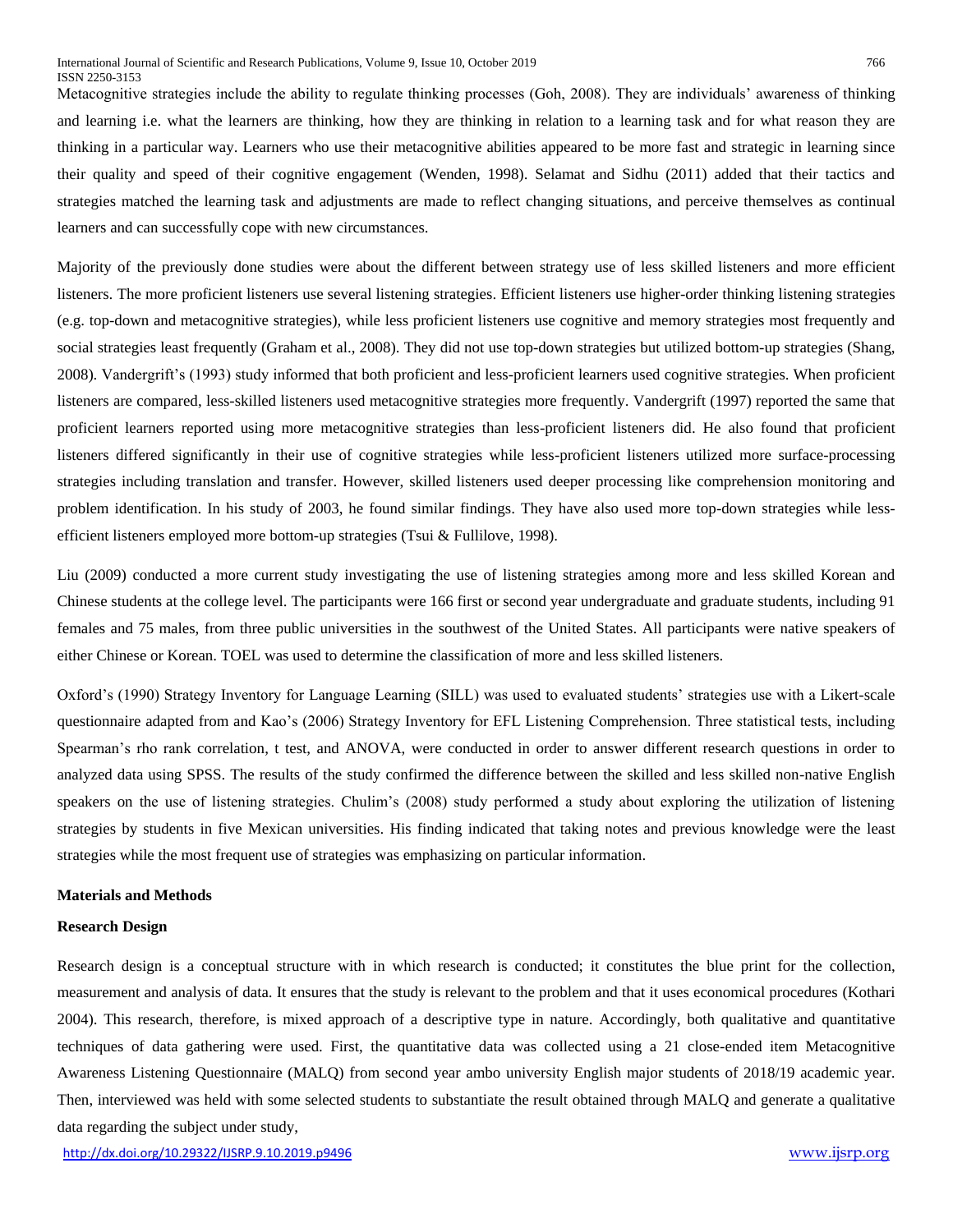The participants of this study were second year English major students at Ambo University in2018 /2019 academic year. There were 43 second year English major students of whom 8 of them were male students and 35 of them female students. All of the students were chosen to fill questionnaires whereas five students selected and participated in interview using simple random sampling technique. Ambo University was selected for this study purposefully because it is where the researcher lives and works.

#### **Instruments of Data Gathering**

The data were collected using two types of data gathering instruments: Metacognitive Awareness Listening Questionnaire (MALQ) and interview. MALQ was adapted and used to investigate the metacognitive listening strategy awareness of the student. MALQ proposed and validated by Vandergrift et al. (2006) in the 'The Metacognitive Awareness Listening Questionnaire (MALQ): Development and validation.' Language Learning Journal, volume 56, from 431 to 462 pages (Adapted from Vandergrift, Goh, Mareschal & Tafaghodatari, 2006). MALQ measures five things: problem solving, planning/evaluation, level of mental translation, personal knowledge and directed attention (Vandergrift et al., 2006). This questionnaire consist of 5 parts with closed ended item, each parts includes different items: problem solving (6 item), planning and evaluation (5 items), mental translation (3 items), person knowledge (3 items), and directed attention (4 items). Each of the 21 item is rated on a six-point likert scale rating from 1 (strongly disagree) to 6 (strongly agree) without a neural point so that respondents could not hedge. Vandergrift et al. calculated the reliability coefficient of MALQ in their study and found 0.79. The reliability coefficient of MALQ in this study was estimated to be 87.5. And the reliability of these subparts is above 0.70. Others also found that MALQ has high internal reliability and at the same time is easy for language learners to understand and use (Meng, 2008). Studies like Mareschal (2007) and Zeng (2007) have used the instrument successfully to measure learners' change in metacognitive awareness. In addition to measuring the listeners' listening strategies, the MALQ can also be used as a teaching tool for raising learners' awareness about L2 listening (Meng, 2008). Current study adapted MALQ to assess the students' metacognitive listening strategy awareness. Its reliability was checked by Cronbach alpha level. Accordingly, its internal consistency was 0.68. MALQ's all five subscales' internal consistency was also calculated. Cronbach alpha level indicated that their reliability ranged from 0.53 to 0.64 (see table 2 and 4).

# **Interview**

The interview was another data gathering tool in this study. The purpose of the interview was to assess the challenges students faced in using metacognitive listening strategy and to what extent they are aware of these strategies. First, the researcher has got the consent from all of the respondents of the study to take part in the interview. Then, a semi-structured interview protocol that includes questions was constructed based on the four basic processes in the metacognitive strategy questionnaire suggested by Vandergrift et al., (2006). It is used to achieve an in-depth understanding that is best communicated through detailed examples and rich narratives employed by learners (Rubin & Rubin, 2005). Then, the interview was conducted after the quantitative data collection was made using questionnaires. The interview was carried out on a one-on-one basis and each interviewee was interviewed in the office of the researcher that took 30-40 minutes for an interview. The interview was tape-recorded to make it convenient to be repeatedly heard for transcription and discussion.

### **Reliability of the Questionnaires**

Cronbach Alpha was used to check the reliability of MALQ in this study. Reliability refers to the extent to which the results are similar over different forms of the same instrument or occasions of data collecting. Cronbach alpha level shows that to what extent the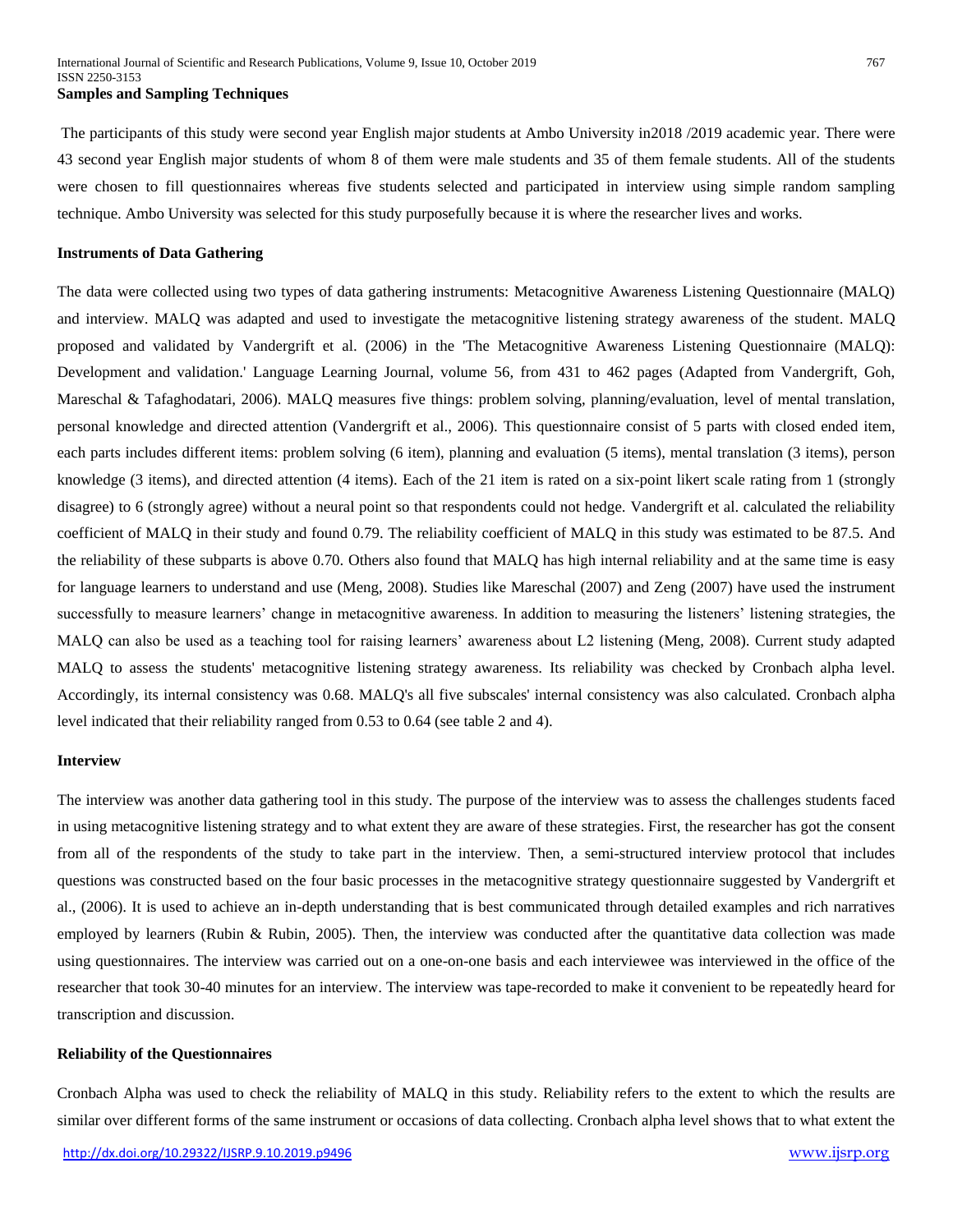measurements are free from errors. The reliability coefficient is from .00 to .99 (Cohen et al., (2007). In addition, both MALQ and interview questions were given to other English instructor to see their validities.

# **Methods of Data Analyses**

The gathered data were analyzed using both quantitative and qualitative methods. Data collected through MALQ was analyzed using SPSS 20 version for window, to see the overall students' metacognitive listening strategy awareness. Additionally, the students' awareness of each of the five subscales of MALQ (planning and evaluation, problem-solving, personal knowledge, and directed knowledge) was calculated to see to what extent the participants' aware each of them. Then, their mean scores were compared. However, the data collected through interview questions were analyzed qualitatively. The respondents' ideas were summarized, and sometimes taken as extract through paraphrasing and quoting techniques when analyzing interview results (see interview results).

*Table 1: Metacognitive Awareness of Listening Questionnaires Subscales and Items*

| R.No | <b>MALQ</b> subscales   | <b>MALQ's subscales items</b> |
|------|-------------------------|-------------------------------|
|      | Directed attention      | 2, 6, 12, 16                  |
| 2    | Mental translation      | 4, 11, 18                     |
| 3    | Planning and evaluation | 1, 10, 14, 20, 21             |
| 4    | Problem solving         | 5, 7, 9, 13, 17, 19           |
|      | Person knowledge        | 3, 8, 15                      |

As it can be seen in the above table 1, MALQ consisted of 21 items related to metacognitive listening strategy awareness, which consisted of five types of strategies: directed attention, mental translation, planning and evaluation, problem solving, and person knowledge. Directed attention consisted four items (items 2, 6, 12, 16). Mental translation had three items (items 4, 11, 18). Planning and evaluation strategy comprised five items (items 1, 10, 14, 20, 21). Lastly, person knowledge consisted of six items (items 5, 7, 9, 13, 17, 19). These five types of metacognitive listening strategies were analyzed hereunder.

# **Table 2: Reliability Statistics**

| Cronbach's Alpha | Cronbach's Alpha Based on Standardized Items | N of Items |
|------------------|----------------------------------------------|------------|
| .68              | .66                                          | 21         |

The internal consistency of items in MALQ was 0.66 Cronbach alpha level. This means that the questionnaire is reliable. Chang (2012) calculated the internal consistent for MALQ  $(a=0.86)$ .

# **Table 3: Subscale Cronbach**

| R.No | <b>Subscale</b>           | Cronbach alpha levels |
|------|---------------------------|-----------------------|
|      | Problem solving (6 items) | 0.53                  |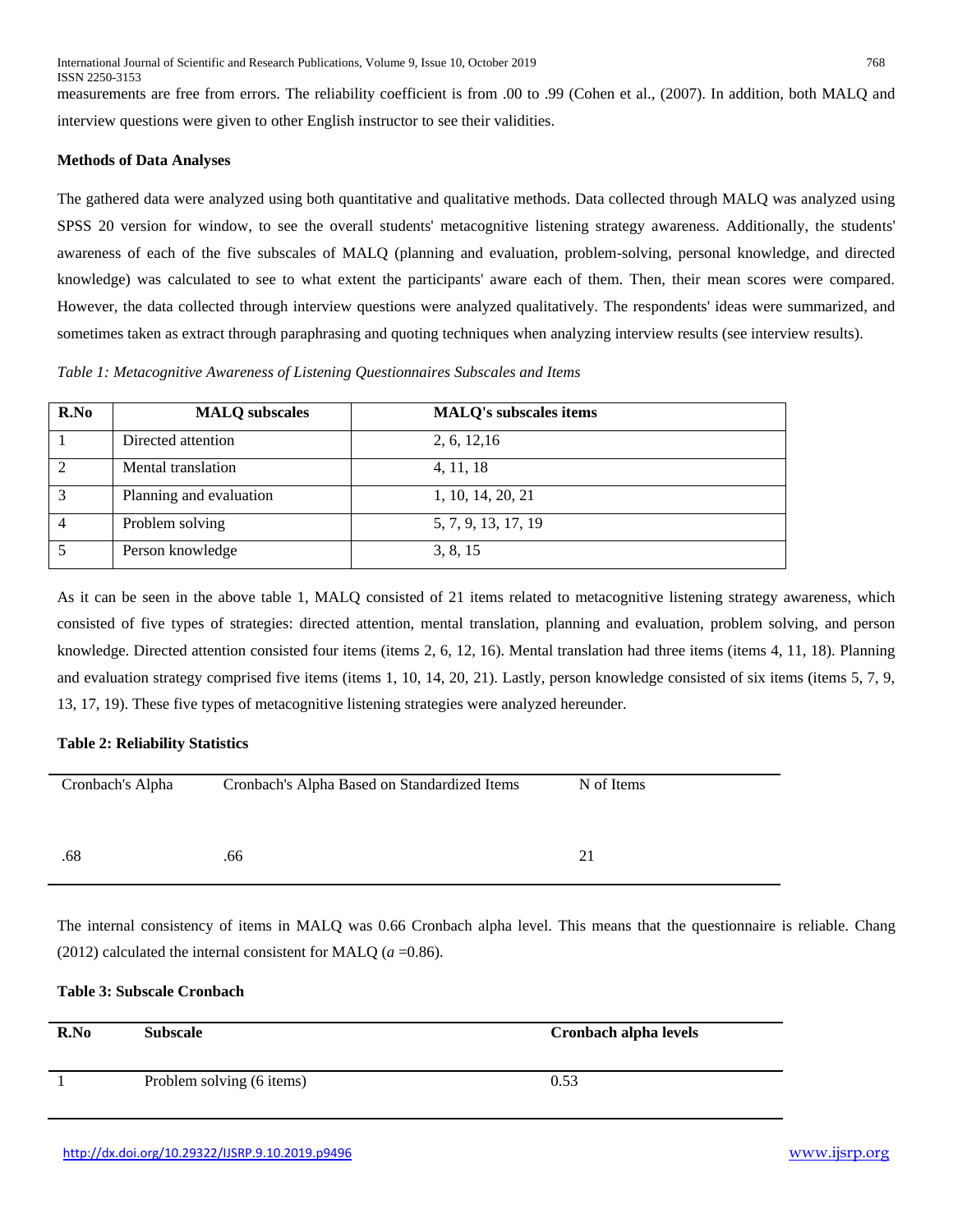| 1991Y 2290-9199 |                                   |      |
|-----------------|-----------------------------------|------|
| $\mathcal{D}$   | Planning and evaluation (5 items) | 0.64 |
|                 | Mental translation (3 items)      | 0.63 |
| $\overline{4}$  | person knowledge (3 items)        | 0.55 |
|                 | directed attention (4 items)      | 0.62 |

Reliability of each of the subscale was calculated for this study. Table 3 showed that the items in subscales' internal consistency were ranged from 0.53 to 0.64 (.53 for problem solving strategy, 0.64 for planning and evaluation, 0.63 for mental translation, 0.55 for person knowledge, and .062 for directed attention). Reliability values close to 1.00 indicate that the investigated factors can be measured. It was stated that the reliability item can be accepted if the alpha is .70 to .99, whereas Kubiszyn and Borich (2000) suggested that α value within the .80 to .90 range is acceptable. In social science, the acceptable α value is .60 (Ghazali, 2008), which is also practiced by other researchers. This shows that each of the subscale items were reliable for this study (Fraenkel and Wallen, 1996).

*Table 4: Descriptive statistics for the MALQ items* 

| Descriptive statistics            | Mean   | <b>Std. Deviation</b> |
|-----------------------------------|--------|-----------------------|
| Mean score for overall MALQ items | 3.9766 | .9520                 |

The above table 4 indicated the overall participants' metacognitive listening strategy awareness levels (mean = 3.9766, standard deviation = .9520). This shows the reasonable level of metacognitive listening strategies of Ambo University Second Year English Major Students.

Table 5: *Descriptive statistics for the five subscales of MALQ items*

| Sub-scales          | No. of items | M      | <b>SD</b> |
|---------------------|--------------|--------|-----------|
| Problem solving     | 6            | 3.6983 | .1517     |
| Planning evaluation | 5            | 3.3920 | .5169     |
| Directed attention  | 4            | 3.6050 | 1.0172    |
| Person knowledge    | 3            | 4.0333 | 1.3079    |
| Mental translation  | 3            | 4.7100 | .2884     |

The above table 4 reveals the descriptive statistics for each if five subscales of MALQ items. Among these mental translation (M=4.7100, SD=.28844). The second highest listening strategy was person knowledge (M=4.0333, SD=1.3079). The mean scores for both directed attention and Problem solving were 3.6050 and 3.6983, which are satisfactory level of awareness. The lowest mean score was planning evaluation (M=3.3920, SD=.5169).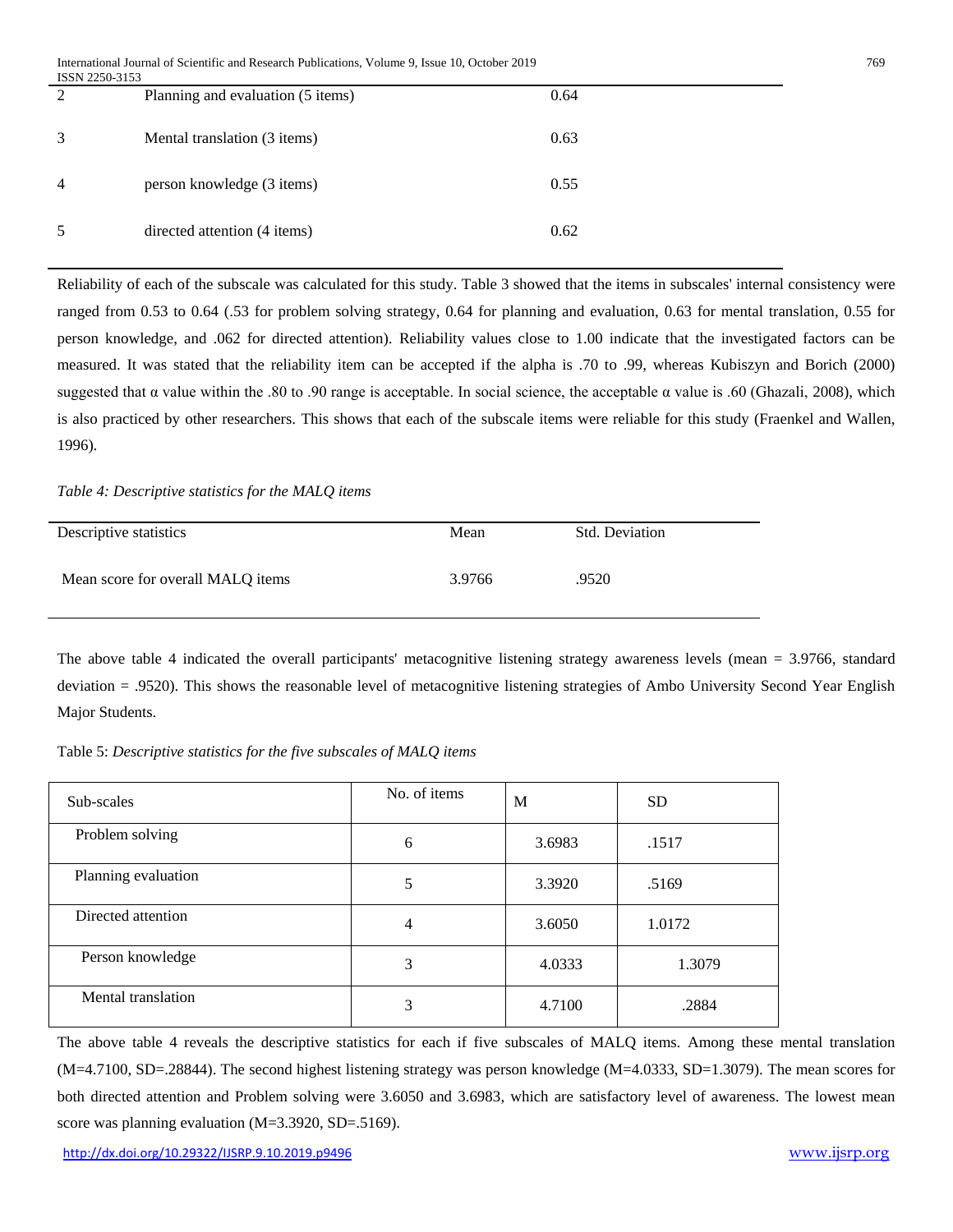The other purpose of this study was to investigate the participants' challenges of using metacognitive listening strategies. To achieve this objective, semi-structure interview was carried out with five students were randomly selected from the students who filled the questionnaires. Instead of using the interviewees' names in analyzing results, codes (ST1, ST2, ST3, ST4 and ST5) were used for each of the respondents. Their sounds were first transcribed and in analysis and interpretation was made as per the rsult . The finding of the study showed that the challenges most of respondents faced was unfamiliarity of words used in the listening text (limited English vocabulary) and difficult grammatical structures. The result indicates that it is in line with the finding of the study carried out by Hasan's (2000), who found limited knowledge of words was his participants' challenges in using listening strategies. Many foreign language teachers find that listening is a challenging skill to teach and for learners to acquire (Brown, 2011) because of the connectedness (Goh, 2000), speed, accent, and unplanned nature of spoken discourse (Richards, 2015). One respondent (ST4) said, ''Our teacher neither teaches us about listening skills and the strategies that we can use while listening nor the vocabulary within the text.'' The development of listening skills receives the least systematic attention from teachers, students and instructional materials when compared to other language skills (Vandergrift & Goh, 2012). EFL teachers rely on the use of comprehension question and adopt a listen, answer, check testing patterns in the classroom when teaching listening skills rather than how to listen (Siegel, 2014). According to Vandergrift and Goh (2012), this often triggers high levels of foreign learners' anxiety. The other listening strategy use problem related to pronunciation. For instance, respondent ST2 said, ''When I listen to native speakers, I cannot understand most of the words they speak.'' This is in line with Walker's (2014) study who found that one of the serious problem foreign students faced in listening was related to pronunciation of words. The nature of the listening text also affected the students' metacognitive listening strategy use. For instance, ST5 reported as, ''The instructors sometimes bring us difficult listening texts.'' When they listen to the texts that are not related to their cultural knowledge, it is difficult for them to facilitate listening process, especially listening strategy use.

The other problem related to the teachers was that the teachers use only two types of listening strategy practice. For instance, ST3 said, ''The teachers themselves prepare listening texts themselves and reread for us in the classroom.'' In addition to this, ST2 said, ''sometimes we practice listening strategy in the language laboratory, though the lab is not equipped.'' The instructors also did not give emphasis on the listening strategy practice in the classroom. For instance, ST1 responded as, ''The teachers only use questions that are written on the teaching material.'' It is even better if the teachers prepare their own contextualized questions besides the questions written on the material. Furthermore, almost all of the respondents agreed that they themselves give less emphasis on the listening skills. This means that they were less motivated toward these skills, which might arise from the less emphasis given by teachers. Therefore, the teachers should give equal attention to all of the language skills. Another serious problem the respondents reported was that they lack awareness about metacognitive listening strategies use.

## **Result and Discussion**

<http://dx.doi.org/10.29322/IJSRP.9.10.2019.p9496> [www.ijsrp.org](http://ijsrp.org/) The purpose of this study was to investigate students' metacognitive listening strategies awareness, and the challenges they face when using these strategies. To achieve these objectives, the data were gathered using both quantitative and qualitative methods. The data collected using quantitative methods indicated that mental translation (M=4.7100) was the highest metacognitive listening strategy used by the respondents. This means the respondents were good at translating what they heard (words, phrases, or entire utterances) into their first languages. Next to this, person knowledge was listening strategy used (M=4.0333) while the lowest mean score was planning and evaluation (M=3.3920). This implies that Ambo University English Major students were able to assess the perceived difficulty of listening texts. Vandergrift (2005) supports the idea that metacognitive knowledge and self-efficacy are closely related. The finding by Rahimi and katal (2011) indicated that the highest metacognitive listening strategy used was problem solving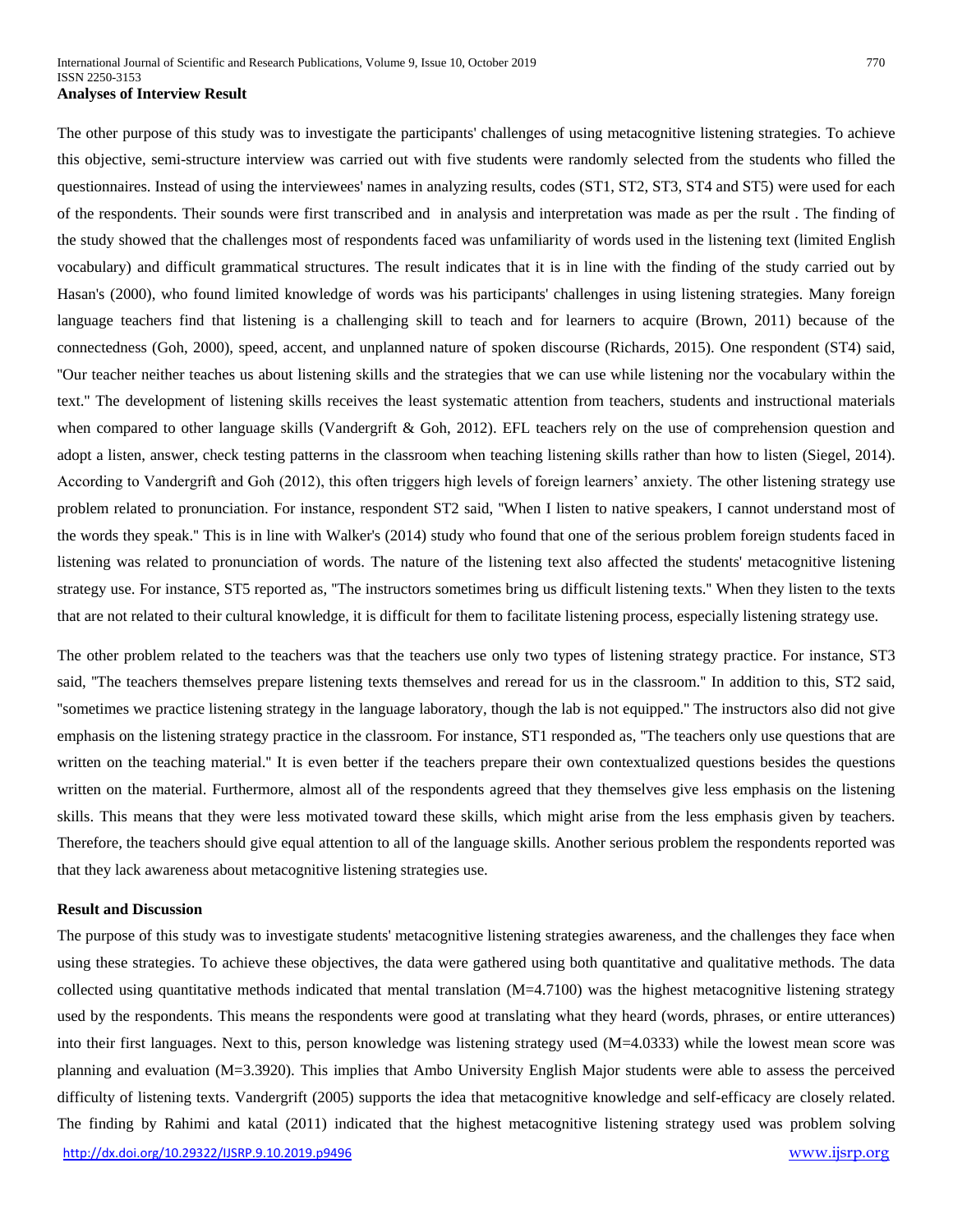(M=4.44). However, the level of overall metacognitive listening strategy awareness of their respondents was similar with that of this study which is satisfactory. The result of this finding also matches with previous studies (Pishghadam, 2009; Lachini, 1997, Tajedin, 2001; Akbari, 2003; Rahimi and katal, 2010; Shirani, Bidabadi & Yamat, 2010, 2011). This study revealed that the respondents of this study lacked awareness of the strategy that help them to prepare themselves for listening and to evaluate the results of their listening efforts. These include having a plan for listening, thinking about similar texts as a guide, having a goal in mind while listening, periodically checking one's satisfaction with the on-going interpretation while listening and evaluating the strategic effectiveness of one's listening efforts. The levels of participants' problem solving 3.6983) and directed attention (3.6050) were satisfactory in this study. Problem-solving strategies are used for making inferences when listeners encounter unfamiliar words or do not hear some important parts and to monitor these inferences and other interpretations. These include strategies such as using known words to deduce the meaning of unknown words, using the general idea of a text to deduce unknown words, using one's experience and general knowledge in interpreting the text, adjusting one's interpretation upon realizing that it is incorrect, monitoring the accuracy of one's inferences for congruency and comparing the developing interpretation with one's knowledge of the topic (Goh & Kaur, 2017). Additionally, direct attention refers to the listening strategies that help listeners to concentrate and stay on task. These kind of strategies include getting back on track when losing concentration, focusing harder when having difficulty understanding, recovering concentration when one's mind wanders and not giving up when one experiences difficulties. These Meta cognitive strategies represent the important roles played by attention and concentration in the process of listening comprehension (Goh & Kaur, 2017).

Interview result indicated that there were many challenges that the students face in using metacognitive listening strategies. The finding of the study indicated that the teachers use only two types of listening strategy practice: they prepare listening material themselves and they use language laboratory. The instructors can use different types of input such as lectures, radio news, films, TV plays, announcements, everyday conversation, and interviews. Many foreign language teachers find that listening is a challenging skill to teach and for learners to acquire (Brown, 2011) because of the connectedness (Goh, 2000), speed, accent, and unplanned nature of spoken discourse (Richards, 2015). The study also found that the teachers did not give much emphasize on the listening skills. They emphasized giving repeated testes rather than practice. However, Graham (2006) suggests that one of the most efficient approaches that might help ESL learners overcome their listening problems is to teach and assist students to utilize listening strategies effectively. The development of listening skills receives the least systematic attention from teachers, students and instructional materials when compared to other language skills (Vandergrift & Goh, 2012). EFL teachers rely on the use of comprehension question and adopt a listen, answer, check testing patterns in the classroom when teaching listening skills rather than how to listen (Siegel, 2014). Moreover, most of the students' awareness about metacognitive listening strategy was low. This implies that they do not know what of the strategies, how to apply them and when to apply these strategies. Therefore, to minimize this problem, the teachers should use various techniques that assist students to be aware about these strategies.

# **Recommendation**

Based on the findings of the research, the following recommendations have been reached.

 The teachers should pay attention to the listening skills while they teach foreign language in general, and listening and communicative courses, in particular. Mastering listening comprehension should be our first step towards fully acquiring the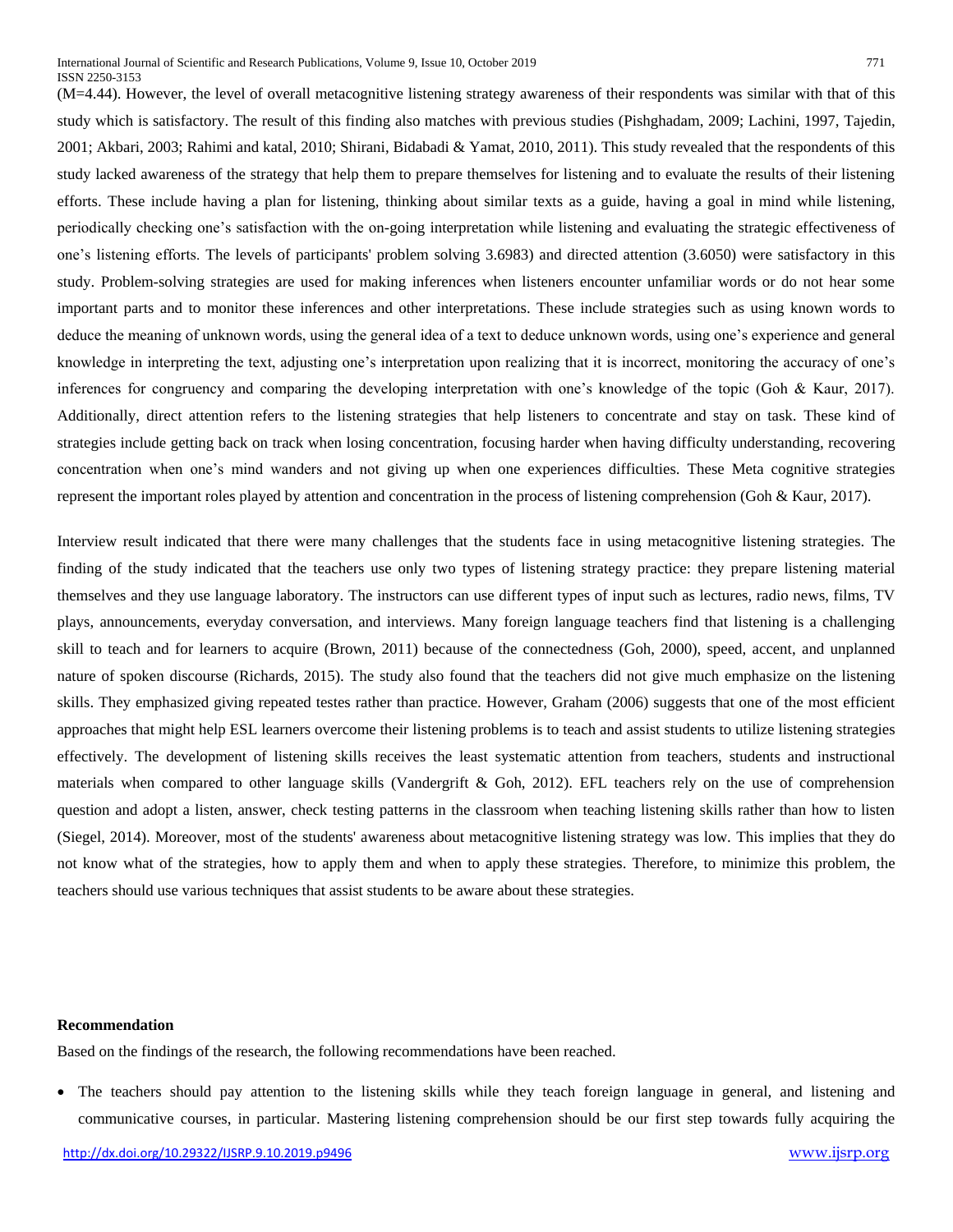English language (Liu, 2009). Nevertheless, Goh (2000) claims that most learners are not well aware of their own approaches of listening and comprehending the oral input, nor are they aware of the actual problems occurring during information processing.

- The teachers should also teach their students strategies to develop listening skills, how to be active listener and familiar with the accent and pronunciation of vocabulary. Cognizant of this, teachers should familiarize their students with the rules of pronunciation in order to help them hear the different forms of rapid natural speech and ask them to imitate native speakers' pronunciation.
- The listening texts used to practice listening strategy use should be authentic and simple texts that assist students to practice the strategy of using listening by them and using language laboratory.
- The teachers should balance their classroom activities /tasks for both bottoms-up and top-down approaches instead of giving much emphasis on the bottom-up activities only.
- The students should be familiarized with British and American accents, as well to make the most out of it.
- Finally, the students should take their own responsibilities to be familiarized with accents of native speakers.

# **Reference**

Anderson, J. (2005). Cognitive psychology and its implications. 6th ed. NY: W.H. Freeman and Company.

Berhanu Bogale. (1993). Listeners Strategies in Collaborative Discourse of AAU 4th year Students. Unpublished M.A. Thesis. Addis Ababa: Addis Ababa University.

Berne, J. (2004). Listening comprehension strategies: a review of the literature, Foreign Language Annals, 37(4), 521-531.

Bidabadi, F., & Yamat, H. (2011). The Relationship between Listening Strategies Used by Iranian EFL Freshman University Students and Their Listening Proficiency Levels. English Language Teaching, 4(1), 26-32. http://dx.doi.org/10.5539/elt.v4n1p26

Brown, S. (2011). Listening myths: Applying second language research to classroom teaching. Ann Arbor, MI: University of Michigan Press. https://doi.org/10.3998/mpub.2132445.

Carrier, K. (2003). Improving High School English language learners' second language listening through strategy instruction. Bilingual Research Journal, 27, 383-408.

Cohen, A. D. (2000). Exploring strategies in test-taking: Fine-tuning verbal reports from respondents. In G. Ekbatani & H. Pierson (Eds.), Learner-directed assessment in ESL (pp. 127-150). Mahwah, NJ: Lawrence Erlbaum.

Dimassi, A. (2017). Strategies and Predictors of EFL Listening Comprehension, Arab World English Journal (AWEJ) Volume.8 DOI: https://dx.doi.org/10.24093/awej/vol8no3.11.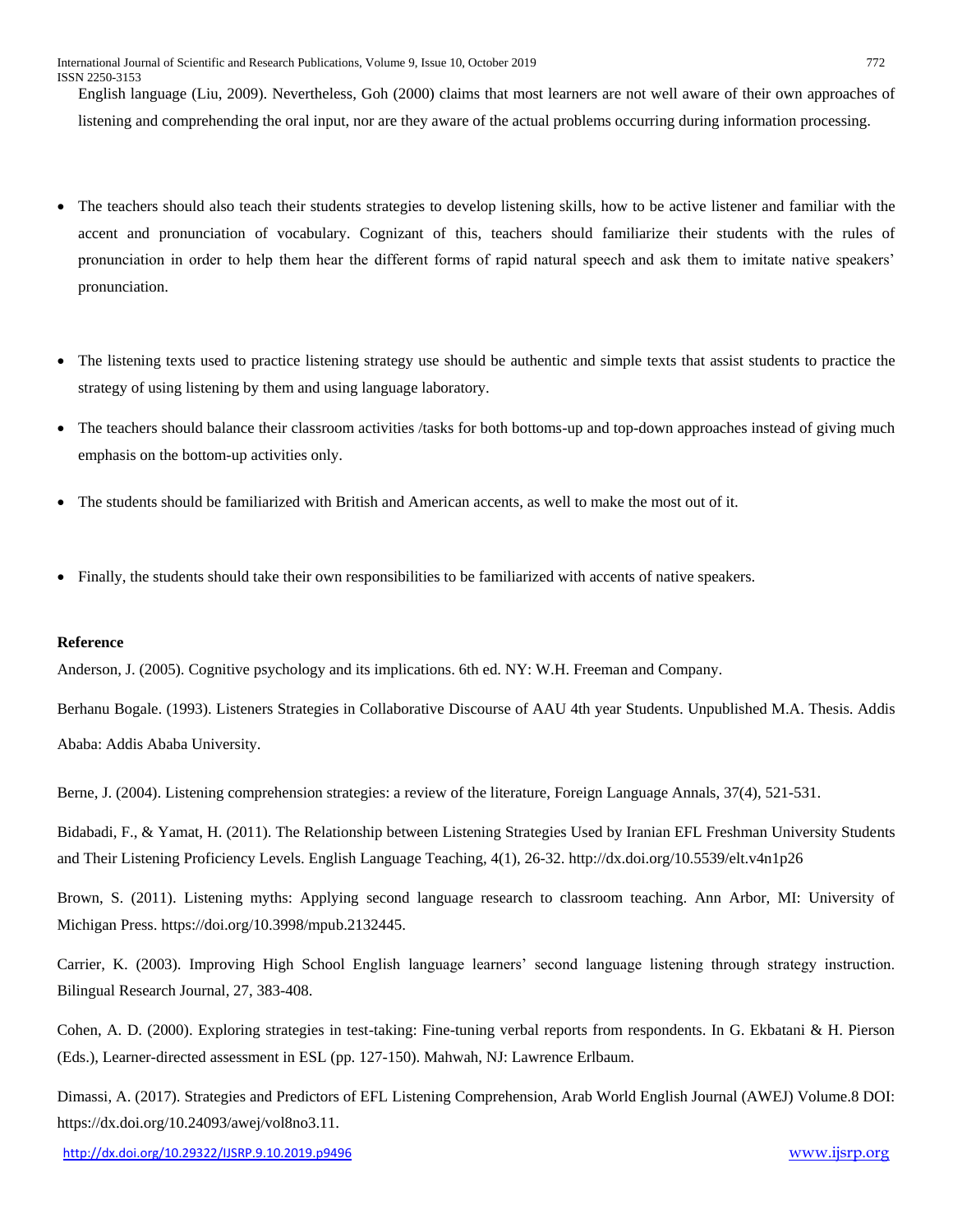Dugassa, D & , Eba, M. (2015). Analysis of the Design of Grade 9 Listening Lessons in the Student's Book and Teacher's Guide of English for Ethiopia, Science, Technology and Arts Research Journal, VL - 3, 200-215.

Edaso Mulu Genu, Solomon Lemma Lodisso & Mary Thuo (2018). Students' Perceptions of the Effectiveness of Teaching Listening Skills to English Foreign Language Students at Three Ethiopian Universities, Global Journal of HUMAN-SOCIAL SCIENCE: Linguistics & Education available at https:// www. google. com/url? sa=t&rct=j&q=&esrc=s&source=web&cd=5&cad=rja&uact=8&ved.

Flavell, J. H. 1979. Metacognition and Cognitive Monitoring: A New Area of Cognitive Developmental Inquiry. American Psychologist, 34(10), 906–911.

Ghapanchi, Z., & Golparvar, S. (2012). Foreign language listening anxiety in Iranian EFL context. International Journal of Social Sciences and Humanities, 1, 16-22.

Goh, C. C. M., & Kaur, K. (2013). Insights into young learner's metacognitive awareness about listening. The European Journal of Applied Linguistics and TEFL, 2(1), 5-26.

Graham, S. (2006). Listening comprehension: The learners' perspective, System, 34, 165-182.

Graham, S., & Macaro, E. (2008). Strategy instruction in listening for lower-intermediate learners of French, Language Learning, 58, 747–783

Graham, S., Santos, D., & Vanderplank, R. (2008). Listening Comprehension and Strategy Use: A Longitudinal Exploration. System, 36, 5268.ttp://dx.doi.org/10.1016/j.system.2007.11.0

Goh, C. (2000). A cognitive perspective on language learners' listening comprehension problems. System, 28, 55-75

Goh, C. (2008). Metacognitive instruction for second language listening development: Theory, practice and research implications. RELC Journal, 39, 188-213.

Hamouda, A. (2013). An Investigation of Listening Comprehension Problems Encountered by Saudi Students in the EL Listening Classroom. International Journal of Academic Research in Progressive Education and Development, 2(2), 113-15.

Hasan, A. (2000). Learners' Perceptions of Listening Comprehension Problems. Language, Culture and Curriculum, 13, 137-153. http://dx.doi.org/10.1080/07908310008666595.

Jafari, K., & Hashim, F. (2015). Comparison of Normal and Moderately Slow Speech Rates: Listening to Students' Voices in Listening Comprehension Classes in EFL Context. International Journal of Foreign Language Teaching in the Islamic World, 3(3), 5- 11.

Macaro, E., Graham, S., & Vanderplank, R. (2007). A review of listening strategies: focus on sources of knowledge and on success. In A. Cohen, & E. Macaro (Eds.). Language learner strategies (pp.165-185). Oxford: Oxford University Press.

Mendelsohn, D. (1994). Learning to listen: A strategy-based approach for the second language learner. San Diego, Dominie Press.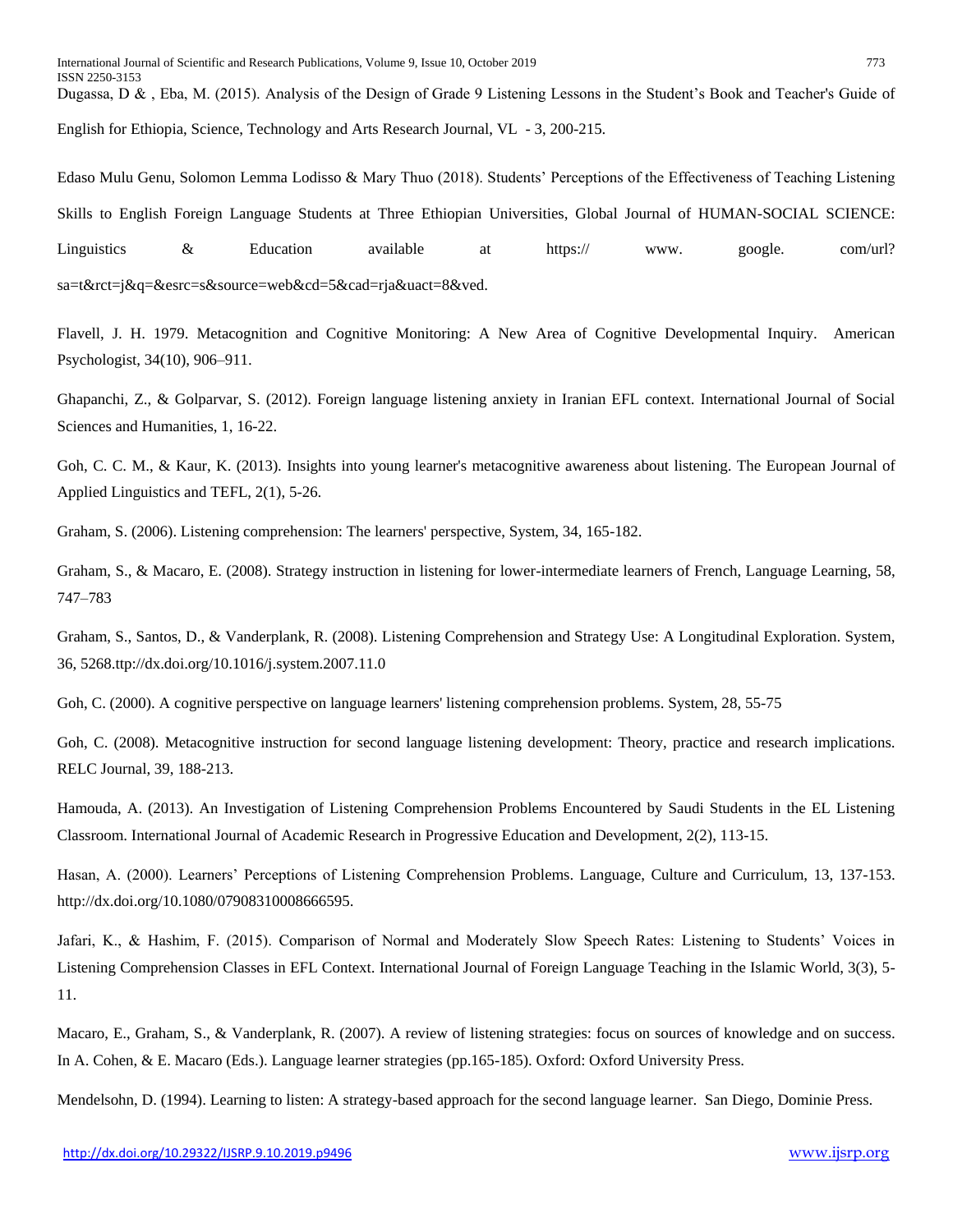Mulugeta Teka. (1997). Motivation in Listening Classes of College English at Addis Ababa University. Unpublished M.A. Thesis. Addis Ababa: Addis Ababa University.

O'Malley, J., & Chamot, M. (1990). Learning strategies in second language acquisition. Cambridge: Cambridge University Press.

Oxford, R. (1990). Language learning strategies: what every teacher should know. Boston: Heinle & Heinle Publishers.

Oxford, R. (2002). Language learning strategies. In R. Carter and D. Nunan (Eds.), The Cambridge guide to teaching English to speakers of other languages (pp. 166-172). Cambridge: CUP.

Pishghadam, R. (2009). The relationship between the use of learning strategies with gender for learning English and the preferred learning strategies for learning English by Iranian students. Journal of the Literature and Humanities, 208,24-50.

Purdy, M. (1997). What is Listening? In M. Purdy, & D. Borisoff (Eds.), Listening in Everyday Life. A Personal and Professional Approach. Lanham, MD: University Press of America.

Rahimi, M., & Katal, M. (2012). The Role of Metacognitive Listening Strategies Awareness and Podcast-Use Readiness in Using Podcasting for Learning English as a Foreign Language. Procedia-Social and Behavioral Sciences, 31, 73-81.

Richards, Jack C. 1990. The teacher as self-observer. In Jack C. Richards, The Language Teaching Matrix. New York: Cambridge University Press (pp. 118-143)

Richards, J. C. (2008). Second Language Teacher Education Today. RELC Journal, 39, 158-177.

http://dx.doi.org/10.1177/0033688208092182.

Richards, J. (2015). Key issues in language teaching. Cambridge, UK: Cambridge University Press.

Robin, W. & Gou, N. (2006). An investigation of factors influencing English listening comprehension and possible measures for improvement. Retrieved from http://www.aare.edu.au/05pap/guo05088.pdf.

Rost, M. (2002). Teaching and researching listening. Harlow: Longman.

Rost, M. (2009). Teacher Development Interactive: Listening. White Plains. NY: Pearson Longman.

Rubin, J. (1994). A review of second language listening comprehension research, The modern language journal, 78(2), 199-217.

Siegel, J. (2014). Exploring L2 listening instruction: Examination of practice. ELT Journal, 68(1), 22–30. https://doi.org/10.1093/elt/cct058.

Sheorey, R., & Mokhtari, K. (2001). Differences in the Metacognitive Awareness of Reading Strategies among Native and Non-Native Readers. System, 29(4), 431-449.http://dx.doi.org/10.1016/S0346-251X

Taye Melesse (2008). An Investigation of the Practice of Teaching Listening at Primary Level: the Case of Two Government Schools in Addis Ababa, unpublished MA thesis, Addis Ababa University, Ethiopia.

Tewolde G/Yohannes. (1988). A Comparison of the Listening Abilities of Junior Secondary School Students with the Listening level Required of Them in Their Subject Areas. Unpublished M.A. Thesis. Addis Ababa: Addis Ababa University.